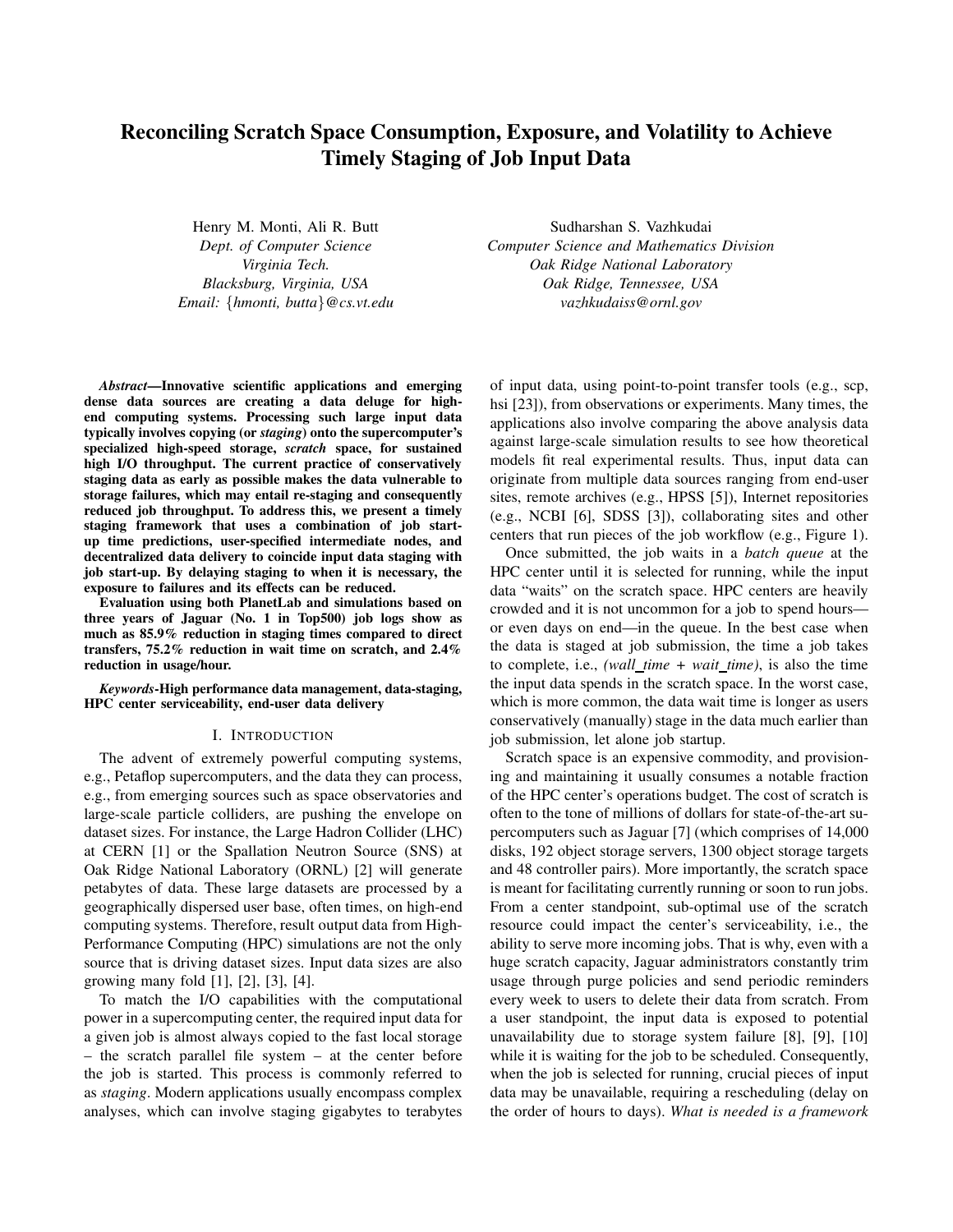*that enables timely staging of large input datasets for jobs.*

# *A. Design Challenges*

We now present the challenges and issues involved in designing a timely staging service for HPC centers. In order to stage the data to be coincident with job startup, we need intelligent estimates of the following. First, we need to know when the user's job will commence. This has been explored extensively [11], [12], and HPC schedulers (e.g., PBS Pro [13], Moab [14]) can also provide a batch queue wait time estimate based on current and historical (jobs with a similar profile) data. However, a simple and direct use of batch queue predictions in staging is not appropriate due to sudden changes in schedules. For example, an unexpected failure can cause a 10,000 node job to suddenly exit, resulting in many jobs being promoted to "ready to run" state all too quickly. This prospect needs to be factored into the staging mechanism.

Second, we need an estimate of how long the data staging would take from the input locations to the HPC center. We need continuous bandwidth measurements so they can be factored in to revise the route dynamically and adapt to changing network conditions. The upshot is that both the queue wait time estimates and network bandwidth estimates are volatile and "soft". Consequently, our staging solution needs to be resilient to adapt to these transient conditions.

#### *B. Contributions*

In this paper, we present a timely staging framework that attempts to have the data available at the scratch storage, from multiple input sources, just before the job is about to run, thereby mitigating the aforementioned issues. The basic idea is to reduce the staging time by proactively bringing the data to intermediate storage locations on the path from the end-user site to the HPC center, then transferring the data to the scratch space as late as possible without delaying the job's scheduled start time.

The novelty of our work is the integration of decentralized data transfer systems into HPC management to improve overall scratch utilization, and not another decentralized transfer mechanism. Thus, the framework uses an innovative combination of high-efficiency data dissemination (BitTorrent [15]) and network monitoring (Network Weather Service (NWS) [16]) to exploit orthogonal, residual bandwidth and to dynamically adapt to network volatility, respectively. Further, the framework constantly adjusts to changes in the predicted job start time, e.g., due to job cancellations or improved estimates. Such dynamic adaptation achieves just-in-time data staging to meet the job's commencement schedule. We stress that despite prior work in developing decentralized data transfer schemes [17], [18], [19], [20], [21], such schemes have not been adopted by HPC centers. Centers, without an exception, still use simple point-topoint protocols, e.g., scp, sftp, GridFTP [22], hsi [23], etc., due to lack of seamless integration with critical HPC services that the users care about, e.g., job startup prediction, PBS [13], and scratch space. Moreover, no prior work reconciles scratch space consumption with volatility (both network and storage) and timely staging, which is the overarching unique goal of our work.

We have evaluated our solutions using both real-world experiments on PlanetLab [24] as well as extensive simulations using three years worth of job logs from the ORNL Jaguar supercomputer (No. 1 in Top500) [7]. Our approach optimizes precious scratch space usage and minimizes the exposure of input data at center storage. Such an approach is a fundamentally novel way of staging data into HPC centers. Extant data staging techniques are point-to-point, not faulttolerant and do not factor in scratch space optimization or job startup schedules.

Evaluation of our timely staging framework shows as much as 85.9% reduction in staging times compared to direct transfers, and reduced exposure to scratch failures: 75.2% reduction in wait time on scratch, and 2.4% reduction in usage/hour.

# II. DESIGN

In this section, we first present the goals of our timelystaging framework, then we discuss the framework components in detail.

#### *A. Objectives*

In designing a timely-staging service for HPC centers, there is a need to reconcile several factors. We highlight these in the following discussion.

*Timely delivery of input data:* Our primary goal is to deliver application input data to center local storage from multiple sources on time, in the face of both transient network conditions and changing batch queue job wait times. Not properly accounting for such dynamism can have adverse effects on the staging framework: data delivery is delayed and, consequently, job turnaround time is increased.

*Minimize transfer times:* Ability to minimize transfer times by choosing optimal routes and constantly reevaluating them is critical for reacting to changes. For instance, optimal routing can mitigate the effect of a sudden tightening in the delivery deadline that can occur due to an unexpected cancellation of a large job.

*Reduce duration of scratch space consumption:* From a center standpoint, it is desirable to stage the data of a waiting job as late as possible so that the scratch space is available for all of the currently running jobs' I/O (e.g., checkpointing and output). Consequently, if the waiting jobs' duration of scratch usage is reduced, it would help the HPC center better service the currently running jobs.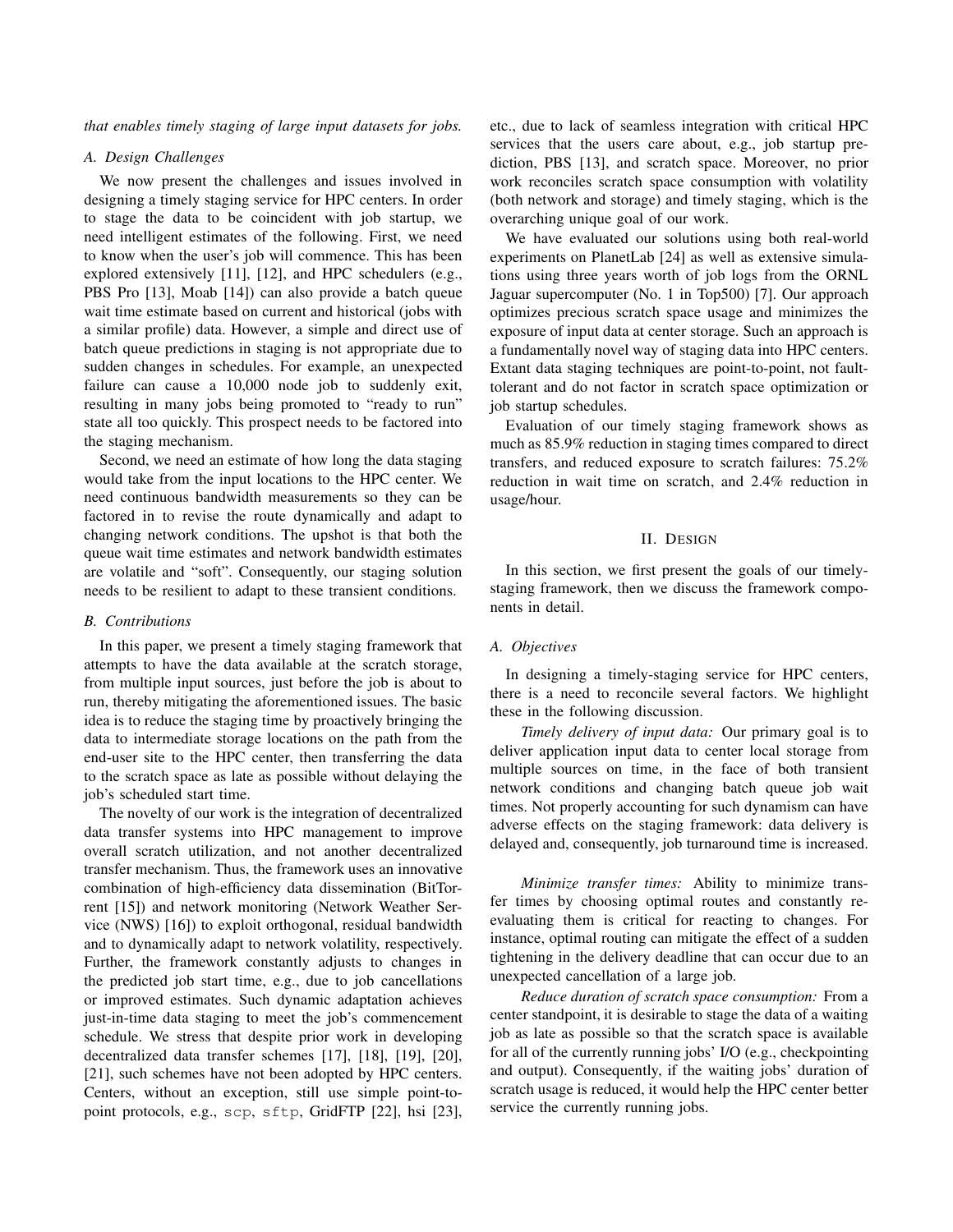

Figure 1. Overview of the timely staging framework, and interactions between the components.

*Reduce exposure window:* Another downside of staging the data early is its exposure to potential storage system failure. We refer to the time elapsed between when data is staged in until the associated job starts running as exposure window,  $E_w$ . To protect against storage failures, it is desirable to minimize  $E_w$ , preferably as close to 0 as possible.

The reason for minimizing  $E_w$  is stressed by the observation that in a supercomputer with tens of thousands of disks, failure is a norm and not an exception. Scratch is prone to failures due to the sheer number of disks, I/O nodes and controllers used in realizing the system. To put things in perspective, supercomputers such as Jaguar, ASCI Q, ASCI White, and PSC Lemieux all cite storage as a primary reason for system downtime with MTBF of 37.5 hrs, 6.5 hrs, 40 hrs, and 6.5 hrs, respectively [25].

*Avoid starvation:* Finally, from a center serviceability perspective, it is absolutely essential that the job scheduler not be rendered idle because the input data of a waiting job has not been completely staged-in.

# *B. Architecture*

In the following, we detail our framework components, and how they are integrated to realize timely staging. Figure 1 shows the overall architecture overview, and illustrates interactions between components.

*1) Intermediate Nodes:* Our framework uses intermediate nodes  $(N_i s)$  that can provide temporary storage for data on the path from the source to the HPC center. The intuition behind using  $N_i$ s is that nodes closer to the center than the user site can support faster data transfers for staging and reduce staging times. This provides for delaying the staging to much later than when using a direct transfer, which also reduces  $E_w$ .

These nodes can be the user's own collaborating sites, from where other input data can also be staged, ensuring that the data is transferred through a dependable substrate. Using these nodes, the HPC center can also asynchronously retrieve data from other sources, decoupled from the user site. Intermediate nodes provide multiple data flow paths from the user site to the center, which lead to better bandwidth utilization, faster staging speeds, as well as fault-tolerance in the face of failures.

*Motivation for collaboration:* In today's HPC environment, supercomputing jobs are almost always collaborative in nature. In fact, a quick survey of jobs awarded compute time on the ORNL NLCF, through the DOE's INCITE [26] program, suggests that these jobs involve multiple users from multiple institutions. This collaborative property is even more true in the TeraGrid [27], where jobs are usually from a *virtual organization*, which is a set of geographically dispersed users from different sites, coming together to solve a problem of mutual interest for a certain duration. In such cases, it is clear that many users, from different sites will be interested in seeing the job run to completion, with as little delay as possible. This emerging property of collaborative science can be exploited to perform a collaborative stagein of job input data. We therefore argue that there exists a *natural incentive* to provide resources and to participate in the timely staging process.

A set of intermediate nodes is typically employed for staging data to a single HPC center at a time. However, the design certainly allows usage scenarios that may include employing the same intermediate nodes to support staging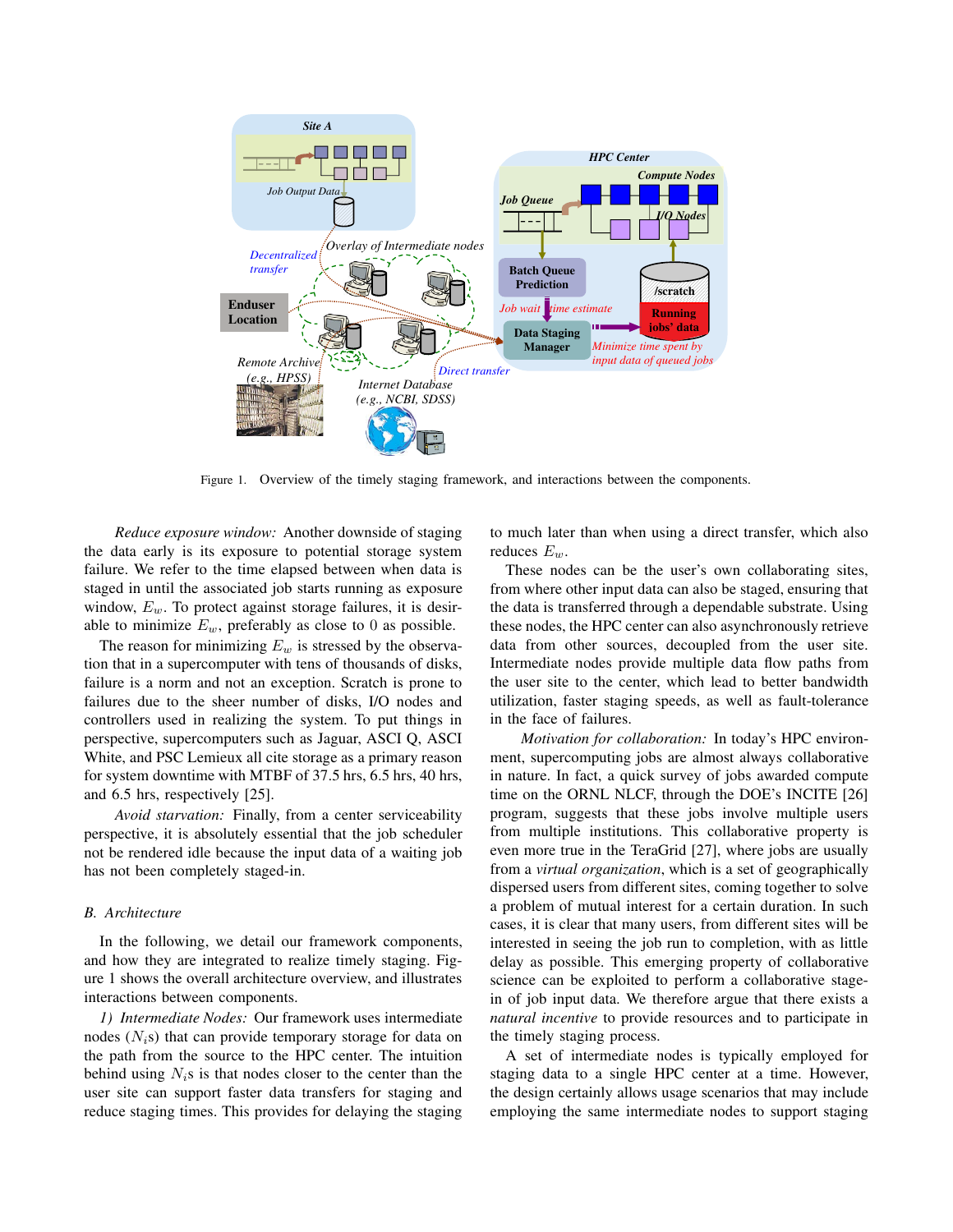for multiple HPC centers. We argue against this case, as intermediate nodes are temporarily setup to support a particular collaborative project, and are chosen not by center policies, but by the users' collaborations. Therefore, such overlap across centers is not likely.

*Landmark Nodes:* The reliance of our design on intermediate nodes exposes the data delivery system to possible failures due to lack of sufficient  $N_i$ 's. For instance, the end-user site may not have access to any (or sufficient enough) intermediate nodes on the path to the HPC center. This could be either due to the lack of many participating sites in the job or due to the volatility of the intermediate nodes. To avoid such a scenario, we propose to utilize a number of geographically distributed *Landmark nodes* that are always available and can serve as intermediate nodes. The Landmark nodes can be other HPC centers, or nodes along national links such as, Internet2 [28], REDDNET [29], Lambda Rail [30] or the TeraGrid [27] to which many endusers may be connected. The location and number of the Landmarks is determined through out-of-band agreements with the HPC center. For instance, HPC centers can setup such an infrastructure to benefit the whole range of users that it caters to. Consider the following scenario where a collaboration near SDSC (a TeraGrid site) runs a job on the Kraken machine at the University of Tennessee (also a TeraGrid site). An elegant way to dispatch the large input data to the computation would be to exploit the connectivity between the two landmark sites (SDSC and UT) and use the intermediate storage overlay between the end-user and SDSC. A challenging research question to answer is the concerted use of Landmarks and intermediate storage to achieve an efficient data delivery schedule. For instance, a direct GridFTP transfer is well suited for delivering data between two well-endowed sites, whereas a decentralized delivery is better equipped to exploit the intermediate storage. In the following sections, we highlight the use of a combination of direct and decentralized delivery schemes to achieve timely end-user data delivery.

*Impact on infrastructure costs:* We reiterate that our design does not require the explicit setup and management of landmark and intermediate nodes. Instead, it leverages and "piggybacks" on *existing* infrastructure. Several national testbeds, e.g., TeraGrid [27], REDDNET [29], etc., are already in production and can act as such nodes, without incurring any additional costs such as electricity, manpower, and management costs. Moreover, intermediate nodes use resources that are already part of the "collaborative" job. We also do not require extra provisioning of network bandwidth, rather employ the residual bandwidth that would have otherwise gone unused. Thus, our design also achieves better utilization of resources and possibly a higher system-wide efficiency.

*2) Queue Prediction as Staging Deadline:* In our design, the HPC center is expected to support a batch queue prediction service (e.g., NWS batch queue prediction [31]), which the users can query before submitting their jobs to get an estimate of queue wait times. Scheduling based on queue wait times is already popular in TeraGrid [27] supercomputer centers. In fact, modern resource managers (e.g., Moab [14]) are beginning to provide services that would enable users to query and obtain start times of queued jobs. The prediction service can usually provide both wait time estimates as well as the probability of a job starting by a user-specified deadline [31]. In cases where direct wait time predictions are unavailable, the user can pose a query to the service, with a deadline, and determine the likelihood of the job starting by the deadline. A 90% or higher probability can be treated as an affirmation of the user-specified deadline and can be used as the job startup time and, consequently, the staging deadline.

However, the job can potentially start earlier than this predicted deadline due to inaccuracies in the prediction or due to failure of other running jobs. Similarly, a lower probability may mean that the job may not commence by the user-specified deadline, but is only an estimate. To accommodate this, we can let the user tweak the estimate by up to a fixed factor,  $f$ , moving the deadline earlier. This can be done for one of two reasons: (i) the user may wish to use the prediction with "guarded optimism" to account for jobs starting earlier than estimated; or (ii) may wish to finish staging the data as early as possible by using an artificial tighter deadline, thereby shifting the burden of protecting the data during the prolonged wait time to the center. While (i) is acceptable, (ii) works against the basis of our timely staging; allowing  $f$  to be large can unduly affect other jobs, which have genuine tight deadlines. Thus, limiting the adjustment to only a factor is necessary to ensure global fairness in the staging of all jobs. Consequently, the estimate is reported to the *staging manager* so it can ensure that the user-submitted deadlines are within the factor.

*3) Timely Staging Algorithm:* Once a deadline for completing the input data staging is determined, the user submits a job script to the staging manager at the center with a description of the job and other details necessary for timely staging. The script includes attributes such as the user-adjusted job startup deadline, the set of intermediate nodes,  $\langle N_i, P_i \rangle$ , where  $P_i$  denotes the usage properties of the intermediate nodes  $N_i$ , for the decentralized staging process, and the sizes and locations of the input datasets,  $D_i$ . The staging manager also takes as input the current snapshot,  $BW_i$ , of the observed NWS bandwidth between the HPC center and  $N_i$  as well as between the  $N_i$ 's themselves. The manager reconciles the predicted job start deadline with the user-adjusted one to determine if it can allow the user's tight deadline. This reconciled deadline is denoted by  $T_{JobStartup}$ . Based on these parameters, the manager decides upon a data staging schedule,  $X_j$ , for each  $D_j$ , which delivers the dataset in time,  $T_j$  =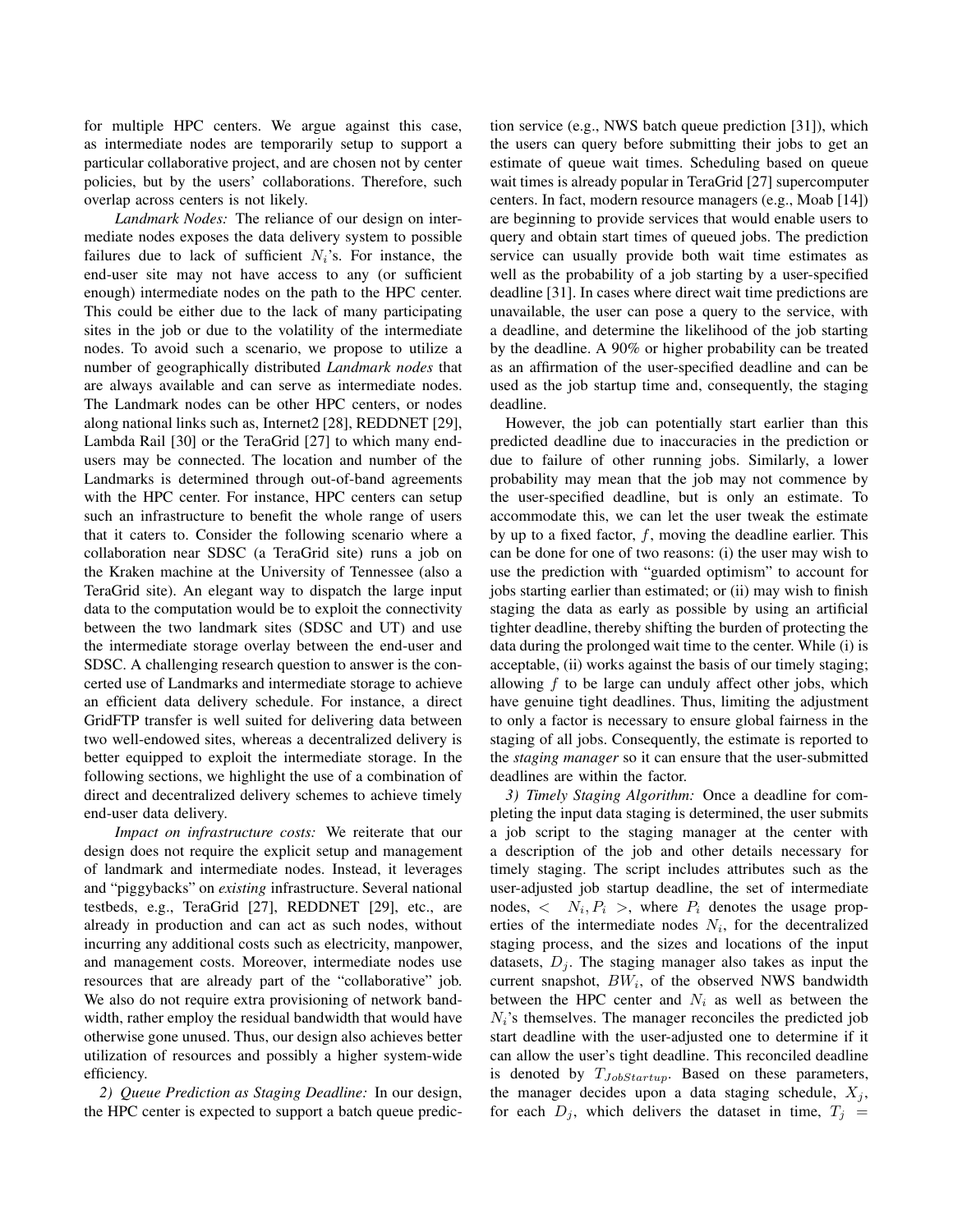Min(DirectTransfer, DecentralizedTransfer). To estimate these times, the manager uses the measured available bandwidth to the user site as well as the intermediate nodes. To create a distributed schedule, the intermediate nodes are sorted based on available bandwidth and then the number of nodes to which data is sent is increased until overall transfer times that are better than a direct transfer (if possible) can be achieved. This choice is dictated largely by the available bandwidth and storage at the intermediate nodes. When the intermediate nodes can provide a faster transfer, a decentralized transfer is scheduled. Each dataset could come from a variety of sources, including those wherein our decentralized transfer software cannot be installed. In such cases, the manager relies on *just-in-time probes* to the data source to judge if a direct transfer to the HPC center is most appropriate. Alternatively, such input data could also be transferred through the intermediate nodes by having the edge-level nodes pull the data from the source, enabling decentralized staging.

The multi-input stage-in should obviously also complete before job startup and should satisfy the property,  $Max(T_j) \leq T_{JobStartup}$ . Minimizing transfer times by choosing optimal routes helps achieve this goal. At the same time, each of the input stage-ins,  $X_j$ , is also started as late as possible to reduce the duration of scratch space consumption and, consequently, the exposure window,  $E_w$ of the datasets. The exposure window for each input dataset is:  $E_{wj} = T_{JobStartup} - T_j$ . Then, total exposure of all input data is,  $E_w = Sum(E_{wj})$ . The closer  $E_w$  is to 0, the better. Thus, the ideal start time for each input dataset is the one that achieves,  $T_{JobStartup} - T_j = 0$ . In practice, however, a small difference is desirable to safeguard against unexpected delay. This approach factors in both timely delivery as well as scratch space usage optimization.

*4) Feedback and Re-evaluating Staging Decisions:* Even after a particular course of action, e.g., decentralized transfer, is chosen, the manager periodically re-evaluates the data staging based on an updated  $\langle N_i, P_i, BW_i' \rangle$ , where  $BW_i'$ is the latest snapshot of NWS bandwidth measurements. If the re-evaluated time to staging,  $T'_j$ , satisfies the property,  $T'_j$  >  $T_{JobStartup}$ , then, alternate routes are taken (if available) to stage the data before job startup, enabling us to meet the staging deadline.

In addition to constantly re-evaluating the network routes based on latest bandwidth measurements, the staging manager also has to account for batch queue status changes as discussed earlier. We address this by having the manager periodically obtain new estimates  $T'_{JobStartup}$  from the batch queue service. If the staging schedules reflect that  $T_j$  >  $T'_{JobStartup}$ , then alternate routes are evaluated to ensure timely delivery. This also has the desired side effect of preventing the job scheduler from starvation due to inability to schedule jobs as a result of unfinished stage-ins.



Figure 2. The data flow path from the client site to the HPC center. Each intermediate node (hexagon) runs NWS (gray square) for bandwidth monitoring.

*5) Staging and Compute Dependency:* Upon receiving a job script, the manager splits it into the compute job and the staging task. The compute job is submitted to the batch queue to ensure that it is in line to start to run by the user deadline. The staging task is placed on a data job queue to start data delivery as necessary. The manager also sets up a dependency such that the compute job does not begin until the staging has finished. To this end, we use and extend our earlier works [32], [33] on instrumenting the job submission system, and the *stagesub* tool used in the ORNL Jaguar machine.

### *C. Supporting Timely Staging*

Once the data staging is initiated, the client chooses a number of nodes from the set of  $N_i$ 's (fan-out) ordered by available bandwidth. The cardinality of the fan-out is chosen to stage-in all the necessary data before the predicted job start time. These chosen  $N_i$ 's serve as the Level-1 intermediate nodes. Note that the selected fan-out is not static, and can vary depending on the actual transfer speeds and the impending deadline. The manager monitors the changing bandwidths periodically (using NWS) to determine if a chosen fan-out needs to be increased. Next, the input data is split into chunks and parallel transfer of the chunks to Level-1 nodes is initiated. The transfer may also involve further levels of intermediate nodes (up to Level- $N$ ). The choice of the number of levels of intermediate nodes is left to the users, and does not have a direct bearing on the center to Level-N node performance that is critical for our design. The levels simply enable users to provide multiple data-flow paths to the center, and we foresee the levels to be not more than two in typical scenarios. Additionally, depending on the availability of intermediate nodes, the client can also stage the data to Level-N nodes much earlier than the deadline.

As the job startup deadline approaches, the close proximity of the Level- $N$  nodes to the center allows them to quickly move the input data to the center's scratch space. Also, this design allows the Level- $N$  nodes to stage the data at peak (pre-specified) bandwidth at the most appropriate time without worrying about the availability (and connection speed) of the submission site (Figure 2).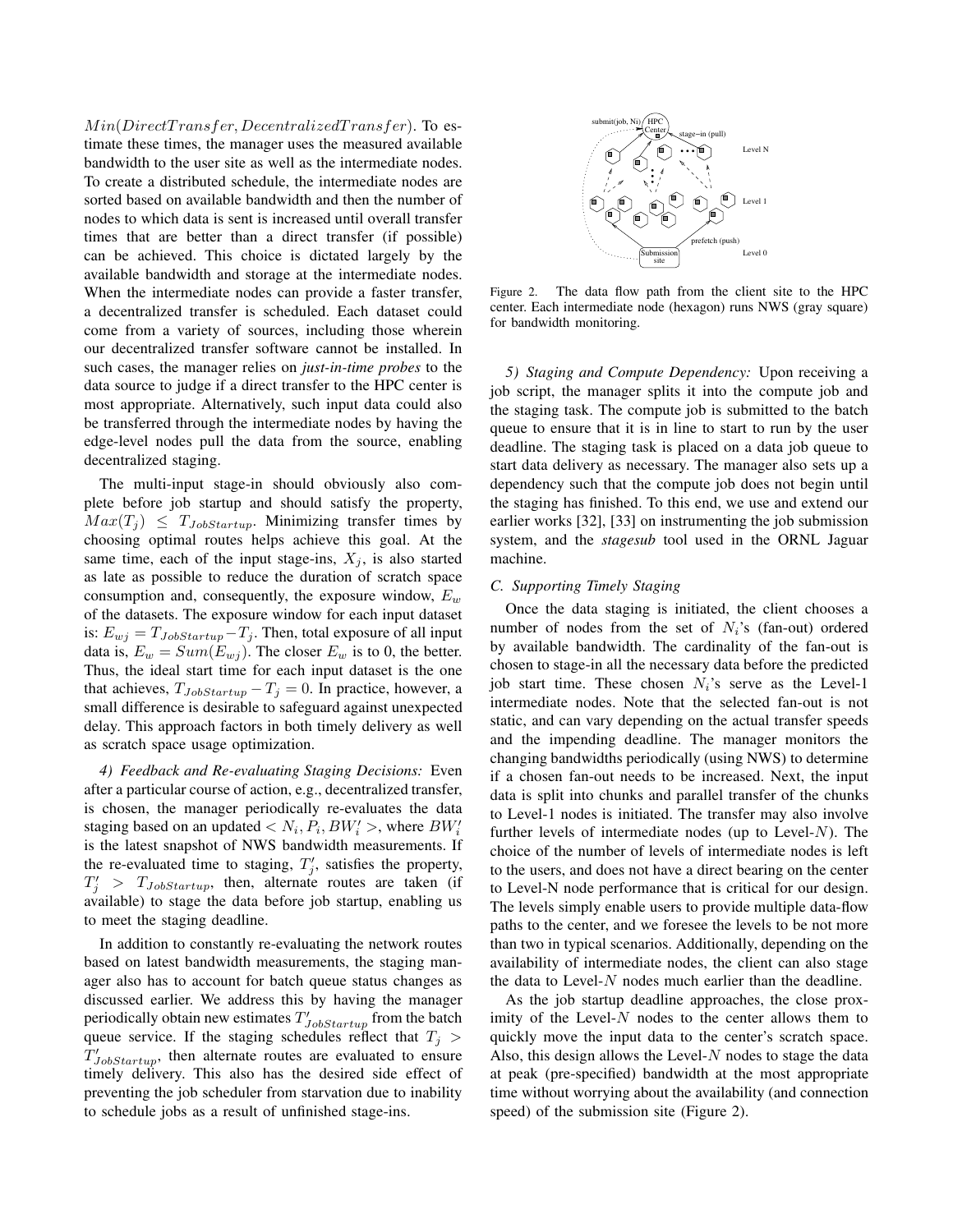Intermediate nodes provide multiple data-flow paths as well as several alternative options for data delivery. For instance, data may be replicated across different  $N_i$ 's during the transfer from one level to the other. This will allow the center to pull data from a number of locations, thus providing fault tolerance against node failure, as well as better utilization of the available in-bandwidth at the center.

### *D. Discussion*

Recent studies have shown the high rate of storage system failures [8], [9], [10] and the complexity of ensuring reliability in large-scale installations [34], [35], [36] such as the HPC scratch space. Improving reliability in such fixed installations entail going through a rigorous and timeconsuming acquisition process mired with delays. In contrast, the collective use of less-reliable individual intermediate nodes can provide a solution that can be arbitrarily grown to accommodate any desired level of reliability. Thus, we argue that although individual intermediate nodes may be more prone to errors compared to individual disks in an HPC center, as a system our approach is able to provide better reliability due to its flexibility. Plus, this reliability comes for free as we use resources volunteered by collaborators, which would otherwise not be used [37].

*Alternative design considerations:* There are several possible alternative solutions for the HPC staging problem, namely, adding more scratch space, streaming data directly and not using the scratch space, and moving computations closer to data. In the following, we discuss why we did not adopt these options in our design.

First, we reiterate that simply adding more scratch is not practical (Section I), as scratch is a precious commodity and provisioning more scratch means taking dollars away from buying FLOPS, and more FLOPS are how most HPC acquisition proposals are won.

Second, streaming data online and bypassing scratch to support HPC applications is not viable and sustainable (based on Top500 supercomputers). Be it large input/output or checkpoint data, scratch is desirable (and mandated by the HPC center) for its high-speed parallel I/O bandwidth (e.g., Jaguar [7] scratch offers I/O rates of 256 GB/s). A 100,000 core job cannot afford to idle its cores (wasting compute time), waiting for the input data to be streamed in from remote locations. Furthermore, streaming mechanisms cannot match the I/O rates required to keep such large systems busy. In fact, as pointed out earlier, HPC centers spend millions of dollars provisioning and optimizing scratch exactly to avoid this scenario.

Third, moving computation closer to data is a compelling idea, but there are numerous HPC applications, e.g., DOE supercomputer and NSF TeraGrid applications, which cannot be sustained on users' local clusters where data may be available. Our design takes all these factors into consideration for realizing a practical solution to the staging problem.



Figure 3. Implementation architecture for timely staging.

```
#PBS -N myjob
#PBS -l nodes=128, walltime=12:00
mpirun -np 128 ˜/MyComputation
#Stagein file://SubmissionSite:/home/user/input1
file:///home/scratch/user/input1
#Stagein wget://WebRepo:/input2
file:///home/scratch/user/input2
#InterNode node1.Site1:49665:50GB
#InterNode nodeN.SiteN:49665:30GB
#JobStartDeadline 11/14/2008:12:00
```
Figure 4. An instrumented PBS script for timely staging.

#### III. IMPLEMENTATION

We have implemented the timely staging manager using about 3500 lines of C code, with the p2p overlay created using FreePastry [38]. Figure 3 shows the overall architecture as well as the interactions between the manager components.

*Integration with Job Submission:* To facilitate easy adoption of our scheme by the community, we have integrated it with the widely-used PBS [39] job submission system. Specifically, we instrument the job submission scripts to let users specify intermediate nodes and deadlines. An example instrumented PBS script is shown in Figure 4, where the user specifies intermediate nodes and deadlines as well as details such as available storage capacities. The nodes listed in the script are just a suggestion, and the actual runtime queries these nodes directly for availability as needed.

The annotated script is submitted to the staging manager on the center, which filters out the staging-specific directives and forwards the remaining script to the standard batch queue, but with a dependency on the staging task.

*Integration with BitTorrent and NWS:* We exploit Bit-Torrent's [15] scatter-gather protocol for transferring data by extending the protocol to use NWS bandwidth measurements. The NWS measurements are integrated with bittorrent to dynamically select locations from where to retrieve a particular dataset, and adapt to changing network behavior by adjusting fan-out to enable staging of data in time. This is in contrast to the standard protocol, which will continue to use a location(s) even if the performance degrades. This allows efficient use of the orthogonal bandwidth, and provides opportunities to improve overall transfer times. The *Staging Manager* creates a "torrent" file for the subset of data to be transmitted to a set of chosen intermediate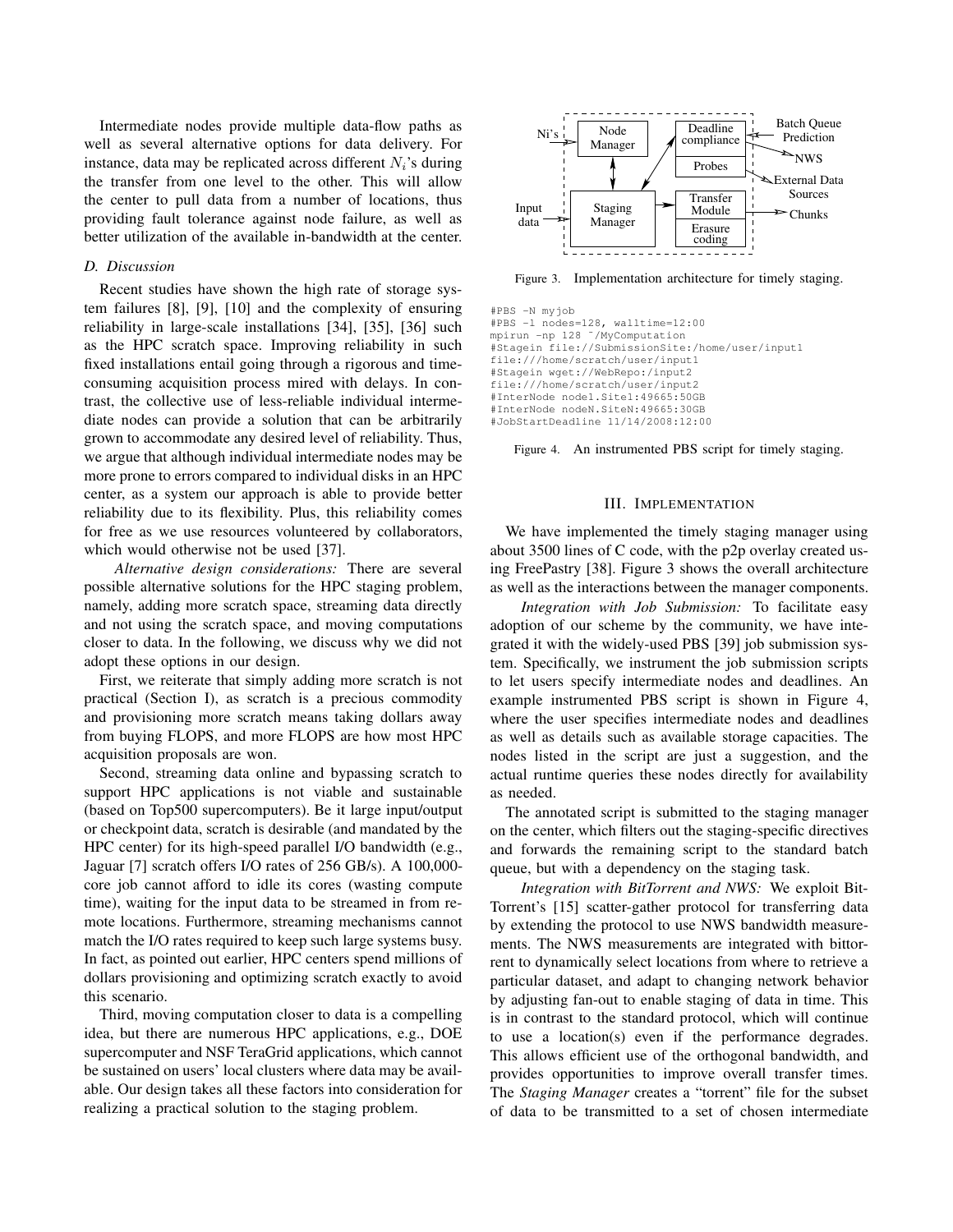nodes. Upon receiving the torrent file, the nodes use the metadata information in the file along with a BitTorrent tracker to "download" the data subset to their local storage. The process is repeated at all the intermediate node levels. When the job is about to run at the center, the Manager can use appropriate torrent files to pull the input data from the intermediate nodes to the center, thus completing the staging process.

*Center-wide Global Staging Considerations:* Since we anticipate all jobs, along with their staging needs will be submitted through the staging manager, we have instrumented into the manager certain global optimizations that can be performed across all jobs. (1) All jobs that desire a staging to the Level- $N$ , i.e., one hop away from the center, can be started immediately. Since these stage-in operations do not use any center resources — neither occupying scratch space nor consuming bandwidth — the data can be brought closer to the center and pulled in much faster when needed. (2) A job whose startup deadline tightens during the course of a previously initiated stage-in will be given higher priority if it is determined that the staging may not complete in time. For instance, this could mean providing more flows to maximize the last leg of the transfer, using more of the center's incoming bandwidth.

*Ensuring Data Reliability:* To ensure that data is reliably staged on the center, we employ replication of data by sending out chunks to more than a single location. This is a tunable parameter in our implementation and users can specify the minimum number of replicas that should be created for a given dataset. If necessary, more space-efficient erasure codes can be used. The erasure code that we have used in our implementation is Reed-Solomon [40] in 4:5 coding configuration, i.e., four input chunks are coded to produce five output chunks, with a redundancy of 25%. The chunk-size is also a tunable parameter which can be set based on the size of the datasets being transferred.

*Multi-Input Staging:* Our implementation is capable of retrieving data from more than a single source, directly as well as incorporating it into the decentralized transfer. The data sources are provided as links in the job-submission script. If the external data source runs an instance of our software, the staging manager can simply use the NWS information to decide between direct or decentralized staging. However, if the external source does not support NWS, the staging manager uses small scale tests, e.g., partial download from a web repository, to determine expected transfer times and make staging decisions. In this case, the goal of the staging manager is to ensure staging of all input data from all sources before the predicted job startup time.

### IV. EVALUATION

In this section, we present an evaluation of our timely data staging using both our implementation on the PlanetLab

Table I AVERAGE OBSERVED BANDWIDTH BETWEEN PLANETLAB NODES DURING EXPERIMENTATION. ALL NUMBERS ARE IN MB/S.

|         | Center | Client | Level-1 | Level-2 |
|---------|--------|--------|---------|---------|
| Center  |        | 3.82   |         | 10.9    |
| Client  | 3.07   |        | 5.22    |         |
| Level-1 |        | 3.86   |         | 4.22.   |
| Level-2 | 9.47   |        | 5.66    |         |

Table II TRANSFER TIMES (IN SECONDS) USING A DIRECT TRANSFER (scp) AND OUR DECENTRALIZED STAGING.

|                | File size |       |      |
|----------------|-----------|-------|------|
| Step           | 1 GR      | 2. GB | 5 GB |
| Direct         | 864       | 2034  | 5188 |
| Client offload | 703       | 1264  | 4082 |
| Center pull    | 155       | 337   | 731  |

testbed [24], and a simulator driven by three-year jobstatistics logs from the Jaguar [7] supercomputer. We also compare our results to the popular direct transfer technique that is the default approach for staging input data in many HPC centers.

## *A. Implementation Results*

First, we use the PlanetLab [24] testbed to study the effectiveness of our decentralized staging in a true distributed environment. We chose 20 PlanetLab nodes arranged in a tree-structure: one as the client site and root of the tree, one as the HPC center, 10 Level-1 nodes, and 8 Level-2 nodes. Table I shows the average bandwidths observed between the nodes during the course of our experiments. Our results represent averages over a set of three runs.

*1) Decentralized Staging vs. Direct Transfer:* In this experiment, we compare decentralized staging to a pointto-point direct transfer using scp. For this purpose, we used a range of file sizes from 1 GB to 5 GB, limited by PlanetLab policies, and measured the time to transfer data under the two schemes. Table II shows the times for direct data transfer from client to HPC center (Direct), from client to Level-1 nodes (Client offload), and from Level-2 to the center (Center Pull). Compared to a direct transfer, the decentralized staging can reduce the last-hop transfer times by 82.1% to 85.9% for 1 GB and 5 GB data sizes, respectively.

This implies that the decentralized staging can delay copying of data to scratch space by a factor of 6.2 on average across the studied file sizes, and still get the data to the center in time for the job to start. Thus, it reduces the time the scratch space has to hold the data, consequently, reducing the exposure window  $(E_w)$ , and improving center serviceability.

*2) Effect of Using NWS Measurements:* Next, we compare our NWS-based monitored transfer approach with a standard BitTorrent-based data transfer. In this case, we use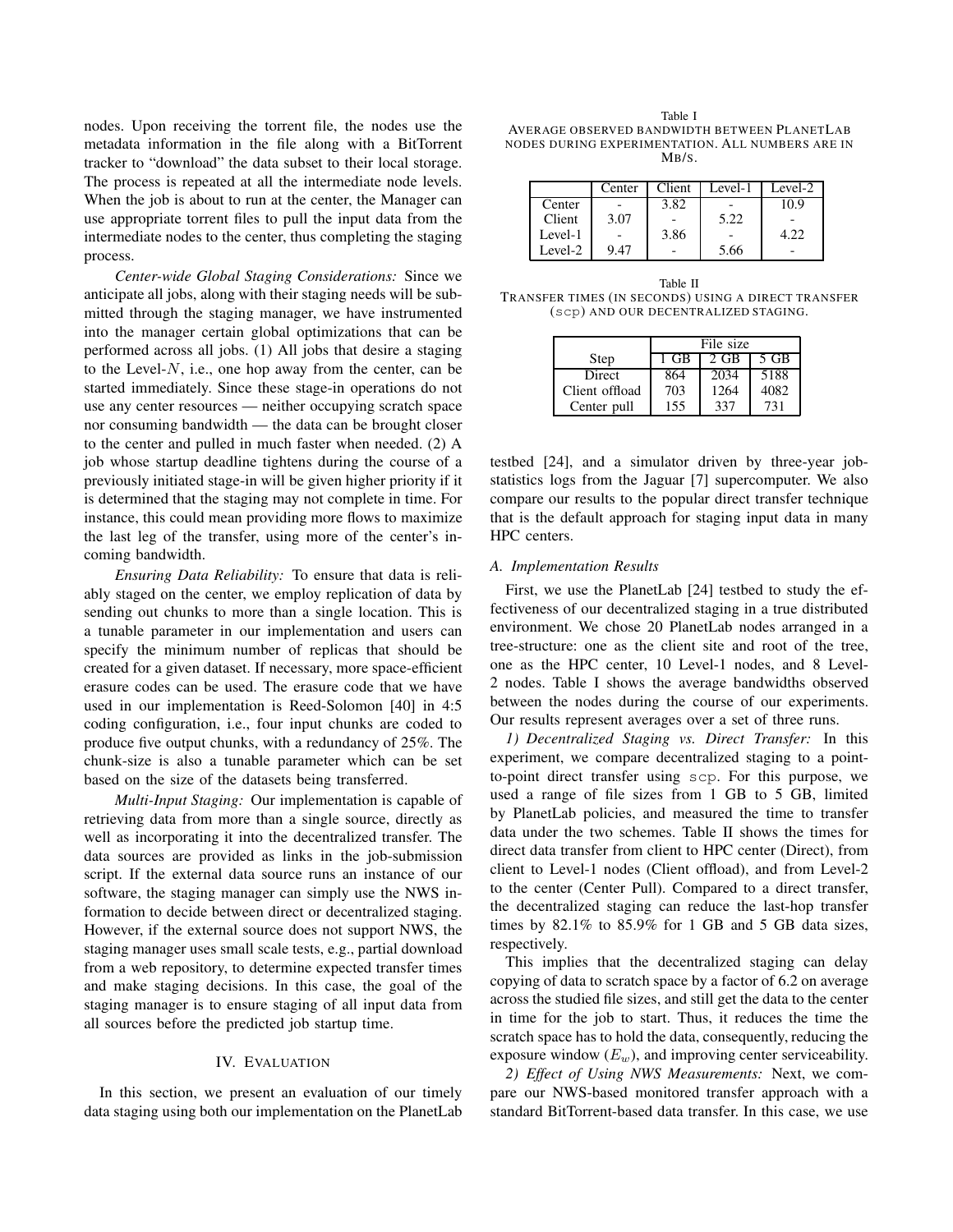Table III THE TIME TO TRANSFER A 2 GB FILE USING STANDARD BITTORRENT. THE EQUIVALENT PHASES FOR OUR SCHEME ARE SHOWN IN BRACKETS.



Figure 5. Configurations used in Multi-Input test.

NWS bandwidth measurements to greedily provision Level-2 nodes to increase the fan-in, i.e., the number of nodes simultaneously transferring data to the center, to utilize the maximum center in-bound bandwidth. Table III shows the times taken to deliver a 2.0 GB file using standard BitTorrent protocol. Compare these to the transfer times using our timely staging shown earlier in Table II: both Client offload and Center pull in our approach out-perform by 11.5% and 6.8%, respectively, the corresponding steps in regular BitTorrent transfer. These results show that active bandwidth monitoring provides a good tool for improving staging times.

*3) Employing Decentralized Staging:* In the above experiments, the bandwidth available between the Level-2 nodes and the center, which dictates Center pull times, is greater than that between the client and the center, which dictates direct transfer time. Thus, the center always decided to perform decentralized staging. In the next experiment, we modified the setup to use a faster node as the client site, and repeated the experiment for staging a 2 GB file. First, we do the transfer without considering direct transfer and always using decentralized staging. Second, we repeat the experiment with the ability to choose between direct and decentralized staging depending on the ability to meet a transfer deadline (job startup). We observed that for the first case, the time to stage and transfer the data to the center was 2867 seconds. In contrast, for the second case the direct transfer completed in 968 seconds, an improvement of 66.2%. This stresses the need for the staging mechanisms to dynamically adjust to the variations in the system behavior, and to not be hard-wired to simply always do a staged transfer or a direct transfer.

*4) Multi-Input Staging:* Next, we study the ability of our decentralized staging to accommodate input data from multiple sources. We consider three configurations, shown in Figure 5, with two sources  $(X \text{ and } Y)$  of data in addition to the client site  $(S)$ . In *I*, the data from all sources is staged in a decentralized manner. This captures retrieving data from

Table IV TRANSFER TIMES (IN SECONDS) FOR MULTI-INPUT DATA UNDER DIRECT AND DECENTRALIZED STAGING.

|                    | Configuration |     |     |
|--------------------|---------------|-----|-----|
| Step               |               |     | Ш   |
| Direct             | 652           | 872 | 844 |
| Client Offload (S) | 318           | 672 | 740 |
| X offload          | 646           | 92  | N/A |
| Y Offload          | 574           | 142 | N/A |
| Center Pull        | 312           | 158 | 340 |
| Staging time       | 312           | 158 |     |



Figure 6. Transfer time as different combinations of Level 1 (L1) and Level 2 (L2) nodes are failed. The results are normalized with respect to a direct transfer.

slower external sources. In *II*, we consider fast external sources, e.g., online data repositories [6] so the center can directly retrieve from them. Finally, in *III*, the intermediate nodes may already have the data, such as collaborating sites in TeraGrid jobs [27]. For each case, we compare a direct transfer from the sources to that of our staging. Table IV shows the results. It is observed that decentralized staging is able to handle multiple sources, and outperform direct transfers by 52.1%, 81.8% and 59.7% for *I*, *II*, and *III*, respectively. Note that in real scenarios, the staging manager will switch between the various configurations depending on the transfer rates and staging deadlines.

*5) Behavior Under Failures:* Improved transfer times are key to delaying staging, and thus reducing scratch space usage times. Therefore, in the following set of experiments, we study how failures will affect the transfer times under our framework.

First, we examine intermediate node failures. We focus on our decentralized staging, as a failure under direct will result in data transfer to be incomplete by job startup time, consequently leading to obvious job rescheduling. Figure 6 shows transfer time achieved by our approach under various failure scenarios, normalized to direct transfer time. We failed two intermediate nodes under three different scenarios: two Level-1 nodes fail, a Level-1 and a Level-2 node fail, and two Level-2 nodes fail. In this test, the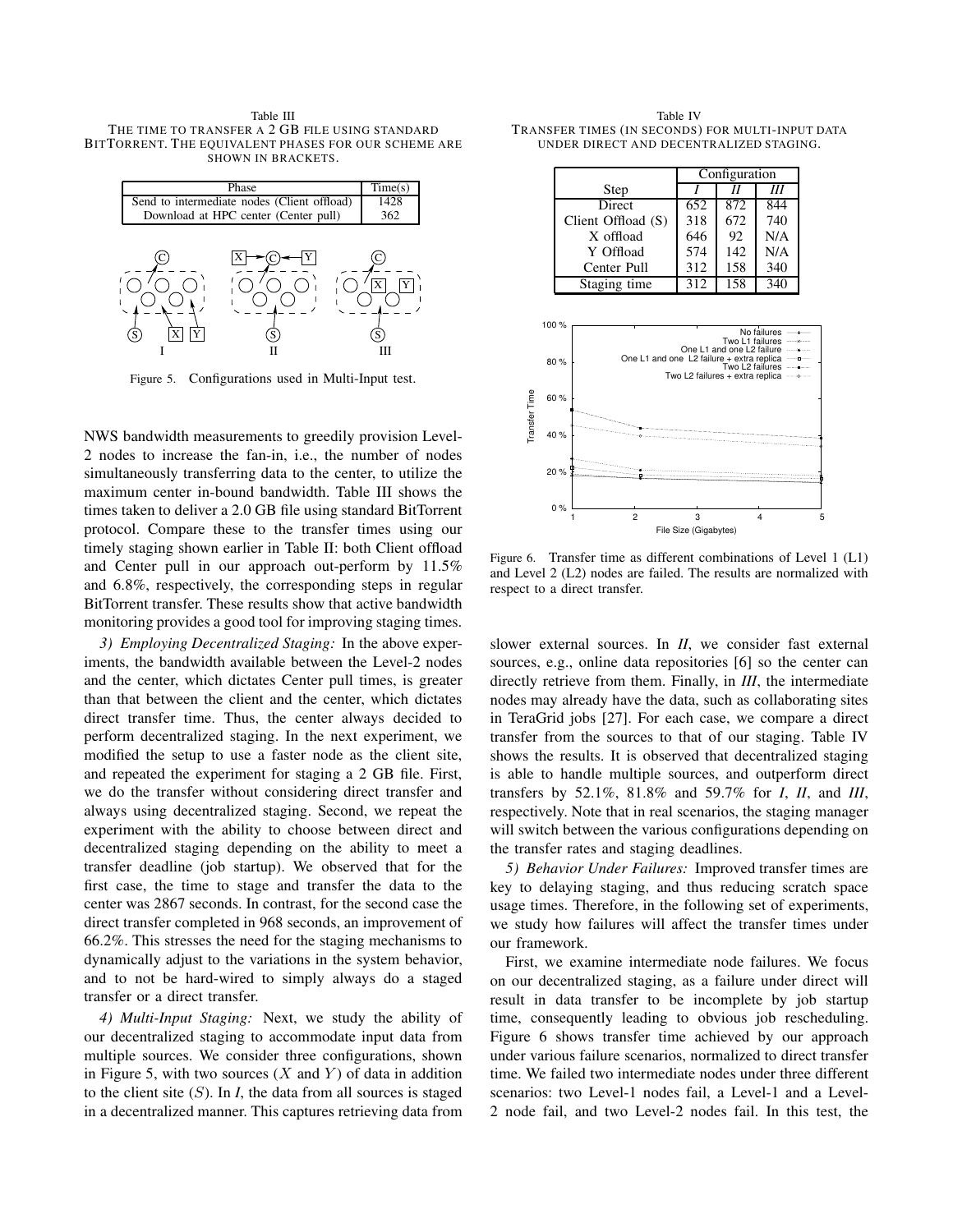

Figure 7. The distribution of staging delay and re-transmission overhead for 25 transfers with one scratch space failure.

number of replicas at each level is set to 3. The system tolerates two Level-1 failures, i.e., 20% of Level-1 nodes, with negligible affect. A failure at Level-2 increases the transfer time somewhat (by a factor of 1.3), but two Level-2 failures are significantly more disruptive (time increase by a factor of 2.7). However, this is an extreme case with 25% of the Level-2 nodes failing. On the plus side, the transfer time, even with these failures, is less than half (41.2% on average) that of the direct transfer. Furthermore, our flexible design can easily accommodate extra replicas to improve fault tolerance, as observed by the reduction of transfer times for each of the Level-2 failure cases when one extra replica is used. This experiment shows that dynamic rerouting of our approach can adapt to the changing network conditions and ensure meeting the staging deadline with minimal delays if any. Moreover, the use of a flexible routing path between the client site and HPC center allows for offsetting delays due to intermediate node failures.

Next, we examine how failure in scratch space affect the ability of a transfer scheme to meet a given job deadline. Here, we capture the early-transferring approach of users by starting the direct transfers as early as  $T_{JobStartup} - n * T_i$ , with  $1 \leq n \leq 10$ . Next, we randomly introduce a single failure on the scratch space between the time of starting the transfer and  $T_{JobStartup}$ , and determine the delay in meeting the job deadline, as well as the extra amount of data that has to be transferred. For timely staging, we assume perfect prediction, so it starts staging-in data as late as possible for a given file size. The experiment is repeated 25 times using files of sizes from 1 GB to 5 GB, for each studied  $n.$  Figure 7 shows the distribution of delay in meeting a deadline and the amount of data re-transferred, respectively. In the distributions, a higher count for a smaller x-axis value is desirable as that implies less delay and higher chances of meeting a deadline, and less data re-transfers. Our timely staging shows excellent properties with 98% of the transfers

Table V STATISTICS ABOUT THE JOB LOGS USED IN THE SIMULATION STUDY.

| Duration           | 22764 Hrs                           |
|--------------------|-------------------------------------|
| Number of jobs     | 80234                               |
| Job execution time | 30 s to 120892 s, average 5835 s    |
| Input data size    | 2.28 MB to 3714 GB, average 32.1 GB |

completing with no delay. In contrast, only a direct transfer that starts as early as with  $n = 10$  is able to come close with 94% transfers without delay. With  $n = 2$ , only 31% of direct transfers complete in time. The flip side is that by staging early, the data remains exposed to the failures on the scratch and possible re-transfers. It is observed that while over 91% of the transfers in our approach had no retransmissions due to exposure to failures, that is only true for 36% of the cases with direct transfers.

Note that since we introduce a single failure, the maximum overhead is 100%. In real scenarios, multiple failures can further exacerbate the problem, as the re-transfer may now take much longer than the earlier transfer or failures in the system may prevent immediate response to a failure. This implies that delaying staging is preferable. Thus, our timely staging is able to withstand failures much close to the job deadline, and the delay if any is small. Such delay can be easily compensated by assuming a slightly tighter deadline than actual, as discussed in Section II.

#### *B. Simulation Results*

In this section, we study the performance of timely staging using job-statistics logs collected over a period of threeyears on the Jaguar [7] supercomputer. Table V shows some relevant characteristics of the logs.

To analyze the logs, we have developed a simulator that captures the design of our setup. The simulator models job queuing, scheduling, batch-queue prediction, job execution times, and provides data about scratch space usage and delay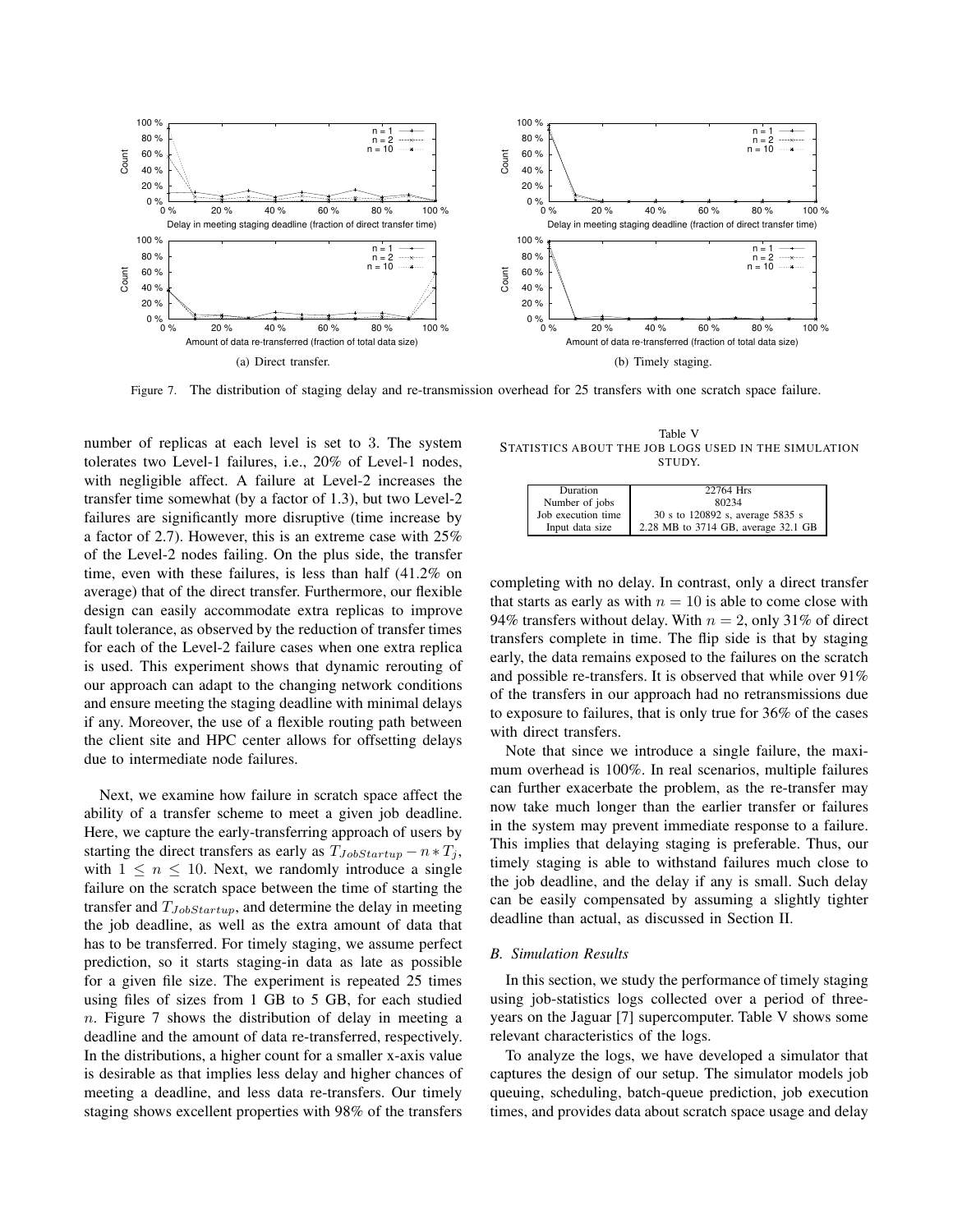

Figure 8. Scratch savings under timely staging compared to direct. Purge period is seven days.

in meeting deadlines. It also models distributed intermediate nodes, their bandwidth variations and decentralized data staging. It uses the connectivity values from PlanetLab nodes and plays the periodic snapshot NWS bandwidth measurements to emulate volatility. In the following, we use this simulator to gain insights into timely staging.

*1) Impact on Scratch Space Usage:* In this experiment, we quantify the impact of timely staging on scratch space usage. We play the logs in our simulator and determine the amount of scratch used both under direct and timely staging. For this test, we assume that the scratch is empty at the beginning, and use perfect batch queue prediction. Moreover, the center is setup for weekly purges of the scratch space and the maximum center in-bound bandwidth is limited to 10 Gb/s. Only input data is considered, and a data item is only purged if its associated job has completed. Figure 8 shows the instantaneous savings in scratch space usage by timely staging compared to direct, measured every 10 minutes. The instantaneous savings (associated with a job input data) become zero as the job startup time approaches, as timely staging has to bring in the necessary data. A more representative aspect is the average savings over a period of time, as it captures not only the savings but the duration for which the savings were possible. Therefore, we also show the average savings calculated per hour. Finally, we calculated the average savings per hour across the entire log, and found that staging uses 2.43% less scratch per unit of time (e.g. 24.9 GB/Hr on average per Terabyte of storage) compared to direct. Thus, timely staging is a promising way for conserving precious scratch resource.

*2) Effect on Exposure Window:* In this experiment, we repeat the previous experiment, but now study the exposure window  $(E_w)$ , i.e., duration for which the data has to wait on the scratch before the associated job is run. Figure 9 shows the observed  $E_w$  under direct and timely staging, for each job in our log, arranged in ascending order. For 30.7% of the jobs, timely staging was effectively able to reduce  $E_w$ 



Figure 9. Size of exposure window for each job in the log.

to zero, and for the remaining jobs it reduced  $E_w$  by 64.2%, i.e., 75.2% reduction on average across all jobs. Moreover,  $E_w$  was reduced by at least a factor of 10 for 48.3% of the jobs. However, it is seen that some jobs ( $\approx 1.3\%$ ) with large  $E_w$ s saw only negligible (< 1%) affect from timely staging. The reason for this is that: (i) many jobs require large input data, so the long duration of transfer increases the effective  $E_w$ ; and (ii) many jobs in our logs arrived in bursts, and timely staging is forced to start transfers early to ensure all necessary data is available and avoid staging errors. Overall, the significantly reduced  $E_w$  for most jobs under timely staging shows that it can provide better resiliency against storage system failures and costly re-staging.

*3) Effect of Job Startup Time Prediction:* In this experiment, we randomly introduce up to 20% variance in the batch queue prediction and the actual job start-up time. Then, we simulate the time by which timely staging will miss the actual job start-up, i.e. staging error. Figure 10 shows the distribution of staging error for different prediction accuracies. The results show the dependence of timely staging on the accuracy of batch queue prediction: as the error in accuracy increases from 0% to 20%, the number of jobs with no staging error reduces from 95% to 75%, i.e., by 21%. However, even with increased prediction error, the number of jobs with significant delays is much less than half (30.6% of the jobs suffer a staging error of more than 1000 seconds). Note that in this test, we assumed that the prediction error remains constant, however, in real scenarios, the accuracy is improved as the start-up time draws near, implying that timely staging will have much improved performance than studied in this case. Finally, the results show that the approach can withstand some prediction errors, and with improved predictions becoming available, can provide better staging alternatives.

# V. RELATED WORK

Users either perform out-of-band manual staging, or include the staging commands in the job scripts. Manual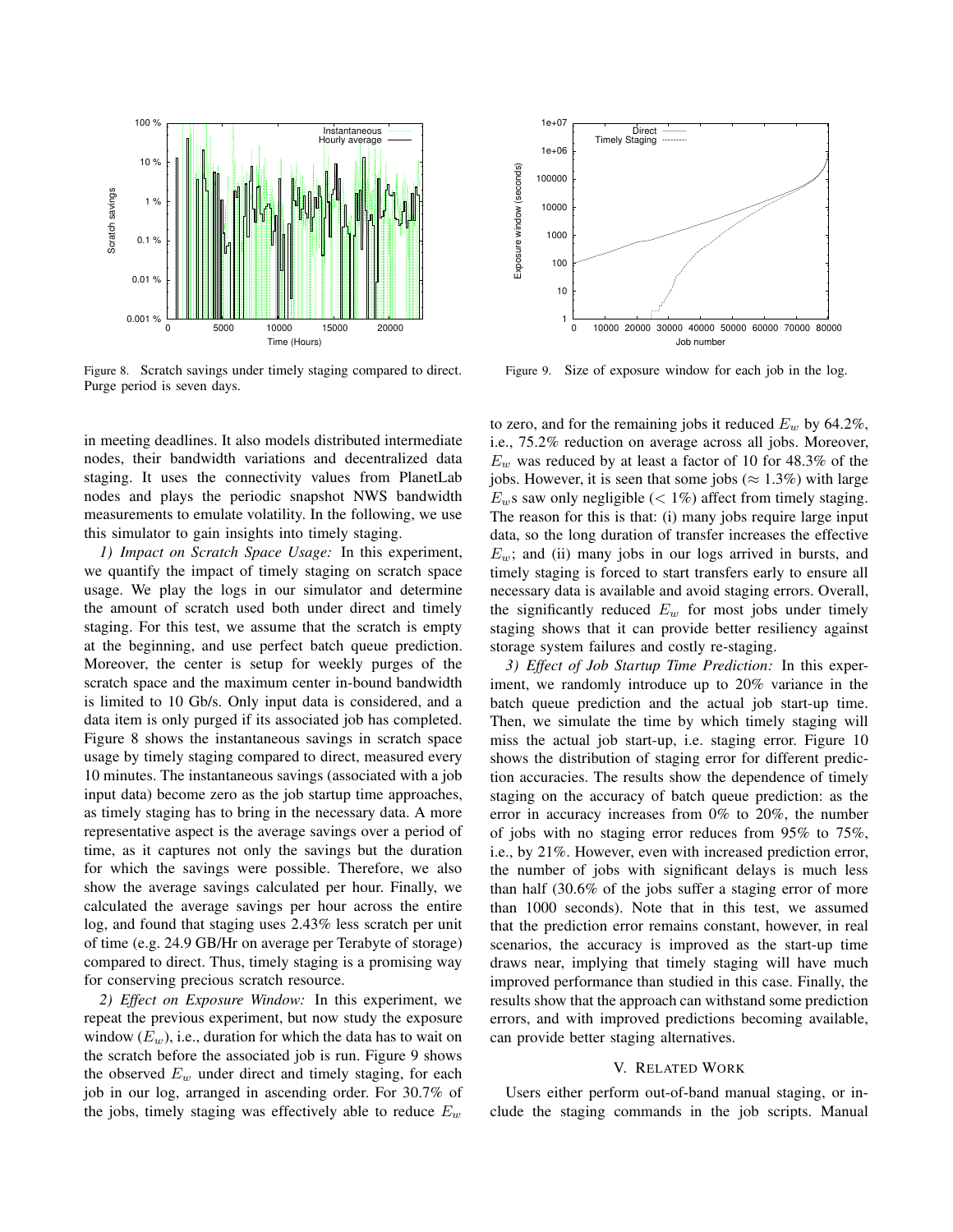

Figure 10. The distribution of staging error under different batch queue prediction accuracy.

staging lacks coordination with job start-up times. Scripted staging wastes compute allocation as allocated cores are waiting while the data is being staged. In our own earlier work, we addressed this to some extent by decoupling data movement from computation and scheduling it separately using a zero-charge data queue [32]. Our work in this paper complements this effort and can be used therein.

PBS Pro [13] supports stage-in requests with and without jobs. In the former, the job is run once the staging finishes. However, if there are other jobs waiting to be run, there is unnecessary scratch space usage and exposure of data. In the latter, prolonged exposure of data is unavoidable until the compute job is submitted. Moab [14] attempts to coordinate staging with job startup. However, these solutions do not adapt the data staging to changes in job startup times. There is no way to expedite the transfer as they only support pointto-point transfer protocols. Consequently, these solutions cannot address network volatility either.

Stork [20] a scheduler for data placement activities in a grid environment, along with Condor [41] and DAG-Man [42], is used to schedule data and computation together in the face of vagaries. However, these systems are positioned as a part of the application workflow rather than a set of HPC center integrated services, where our work resides.

BatchAware Distributed File System (BAD-FS [43]) constructs a file system for large, I/O intensive batch jobs on remote clusters. BAD-FS addresses the coordination of input data and computation by exposing distributed file system decisions to an external workload-aware scheduler. We attempt to inherently improve the job workflow without creating a new file system.

Kangaroo [44] uses intermediate buffers in grid transfers, with the goal to provide reliability against transient resource availability. However, it simply provides a staged transfer mechanism and does not address network vagaries. IBP [45] uses a set of strategically placed resources to move data. Our approach also exploits the presence of pre-installed storage nodes. However, it combines both staged and decentralized transfers to deliver data under a deadline.

Systems such as Bullet [17], [18], Shark [19], CoDeeN [46], and CoBlitz [21] have explored the use of multicast and p2p-techniques for transferring large data between multiple Internet nodes. Their focus is on downloading user or multimedia data. Staging requires factoring in center-user agreements and dynamic resource availability, which are not considered in these systems. Downloading large files from several mirror sites has been validated by its wide-spread use in BitTorrent [15], and many other protocols have been proposed [47], [48], [49]. These works are complementary, and we build on their principles, especially BitTorrent.

# VI. CONCLUSION

In this paper, we have presented the design and implementation of a timely staging framework to coincide input data delivery with job startup. Our framework leverages periodic job wait time estimates from a batch queue prediction service, user-specified intermediate nodes, and periodic network bandwidth measurements to deliver input data on time. We use this in conjunction with BitTorrent that we instrumented to use dynamic network monitoring information to adapt to transient network conditions and to tap available residual network bandwidth. Thus, our solution is able to reconcile several key factors such as reduce the duration of scratch space consumption and exposure window, adapt to volatility and deliver the data on time.

#### ACKNOWLEDGMENTS

This research is sponsored by the Laboratory Directed Research and Development Program (LDRD), and the National Center for Computational Sciences (NCCS) of Oak Ridge National Laboratory (ORNL), managed by UT-Battelle, LLC for the U.S. Department of Energy under Contract No. DE-AC05-00OR22725, and by the U.S. National Science Foundation CAREER Award CCF-0746832.

#### **REFERENCES**

- [1] LHC– the large hadron collider. http://lhc.web.cern.ch/lhc/, 2009
- [2] Spallation Neutron Source. http://www.sns.gov/, 2008.
- [3] Sloan digital sky survey. http://www.sdss.org, 2005.
- [4] Laser Interferometer Gravitational-Wave Observatory. http: //www.ligo.caltech.edu/, 2008.
- [5] R.A. Coyne and R.W. Watson. The parallel i/o architecture of the high-performance storage system (hpss). In *Proc. IEEE MSS Symposium*, 1995.
- [6] National center for biotechnology information. http://www. ncbi.nlm.nih.gov/, 2009.
- [7] National Center for Computational Sciences. http://www. nccs.gov/, 2008.